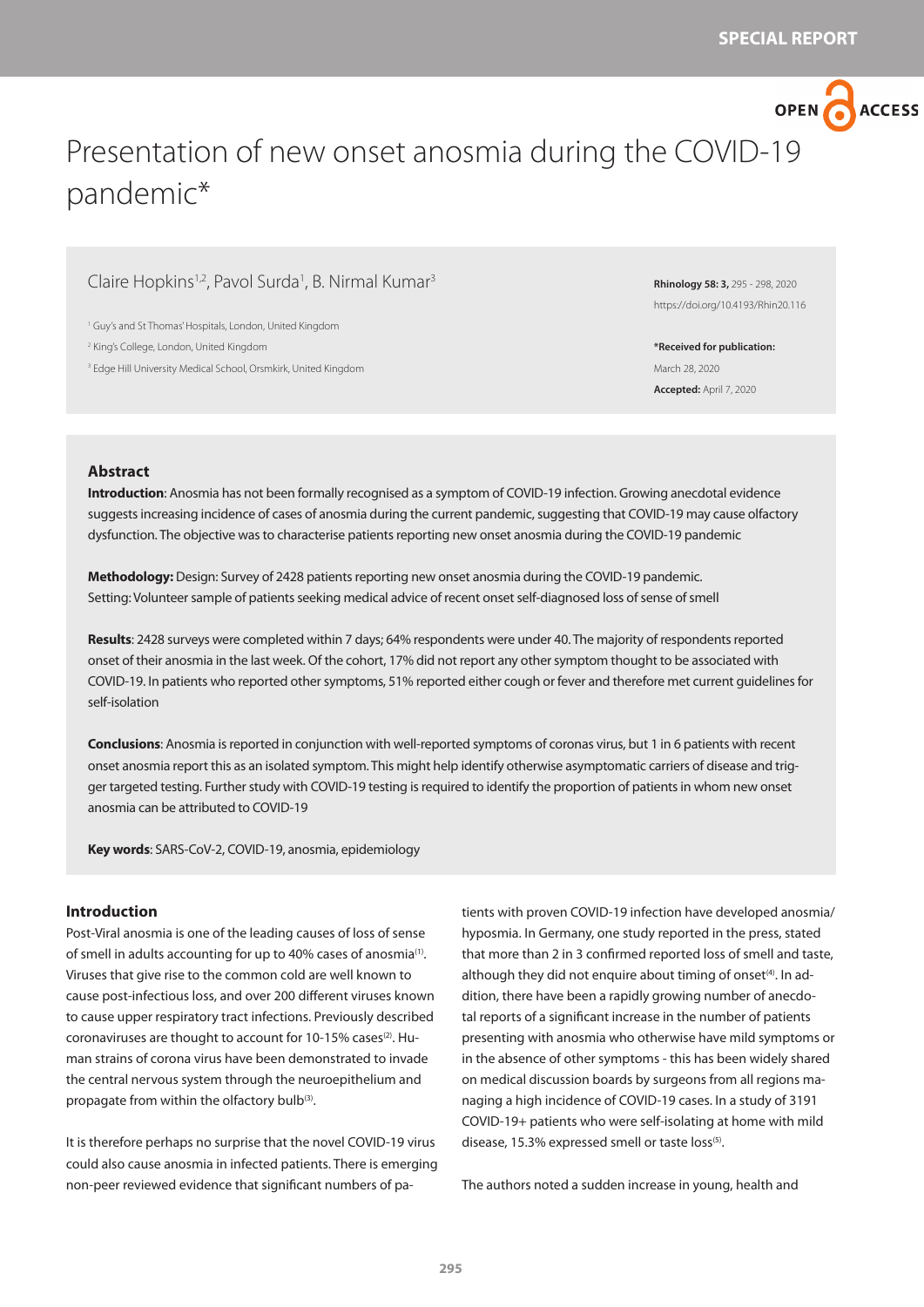otherwise asymptomatic patients presenting with recent onset of anosmia in the past weeks, prompting the release of a pressrelease aimed to highlight the potential link to fellow ENT surgeons and encourage use of personal protective equipment (PPE) in such cases. Following the release of the statement there has been considerable media attention as both, celebrities, politicians and many others have shared their recent onset of anosmia on social media – both in confirmed and unconfirmed cases. The first author received a deluge of emails from colleagues and patients reporting recent onset anosmia, seeking advice and volunteering help.

## **Methodology**

#### **Survey**

A simple survey to audit the onset of anosmia and associated symptoms was designed and sent to patients making contact by email for advice on their new onset anosmia, along with an advice sheet. The survey was conducted anonymously, and no reward was offered for completion. Many patients confirmed that they had completed the survey and also reported that they had shared the survey with multiple immediate family members, close friends and colleagues who were similarly afflicted. Within 24 hours of sending approximately 300 email replies, 710 respondents had completed the survey. At 7 days, 2428 responses had been received, after sending approximately 400 replies to patient queries, suggesting wider dissemination. The database was checked for duplicate replies, but all completed surveys appeared unique.

## **Results**

64% of 2428 respondents were aged under 40, (Figure 1), and the median was 30 – 39years. 73% were female.

The majority of respondents (61%) report onset of their anosmia less than 1 week before completing the survey. The timing of onset mirrors the rising incidence of COVID-19 in the UK (Figure 2). Of the cohort, 16% did not report any other symptom thought to be associated with COVID-19. In patients who reported other symptoms, the most common were cough (Figure 3), and 51% reporting either cough or fever, and therefore met current UK guidelines for social isolation or likely diagnosis of COVID-19 infection. Unfortunately, the timing of onset in relation to other symptoms was not included in the questionnaire at initiation and was added shortly after data collection started, but of the 1325 completed responses where patients experienced other symptoms, 13% reported anosmia before their onset, 38.4% at the same time, and in 48.6% the onset of anosmia came after other symptoms.

74.4% reported complete loss of sense of smell, a further 17.3% reported a very severe loss. 90% reported that their sense of











Figure 3. Prevalence of associated symptoms.

taste was reduced, but 61% of the whole group reported that they could still differentiate between sweet, salty, sour and bitter tastes, suggesting the predominant issue is reduction in sense of smell rather than hypogeusia, although true taste disturbance should be considered. In free text, some patients also reported altered taste or a metallic taste, although we are not able to further determine if this reflects true dysgeusia. 35% were already noticing improvement at the time of completing the survey.

Only 80 patients had been tested for COVID-19, of which 74% have tested positive. 14.9% of patients had not self-isolated. 10.1% had a known contact who had tested positive for CO-VID-19.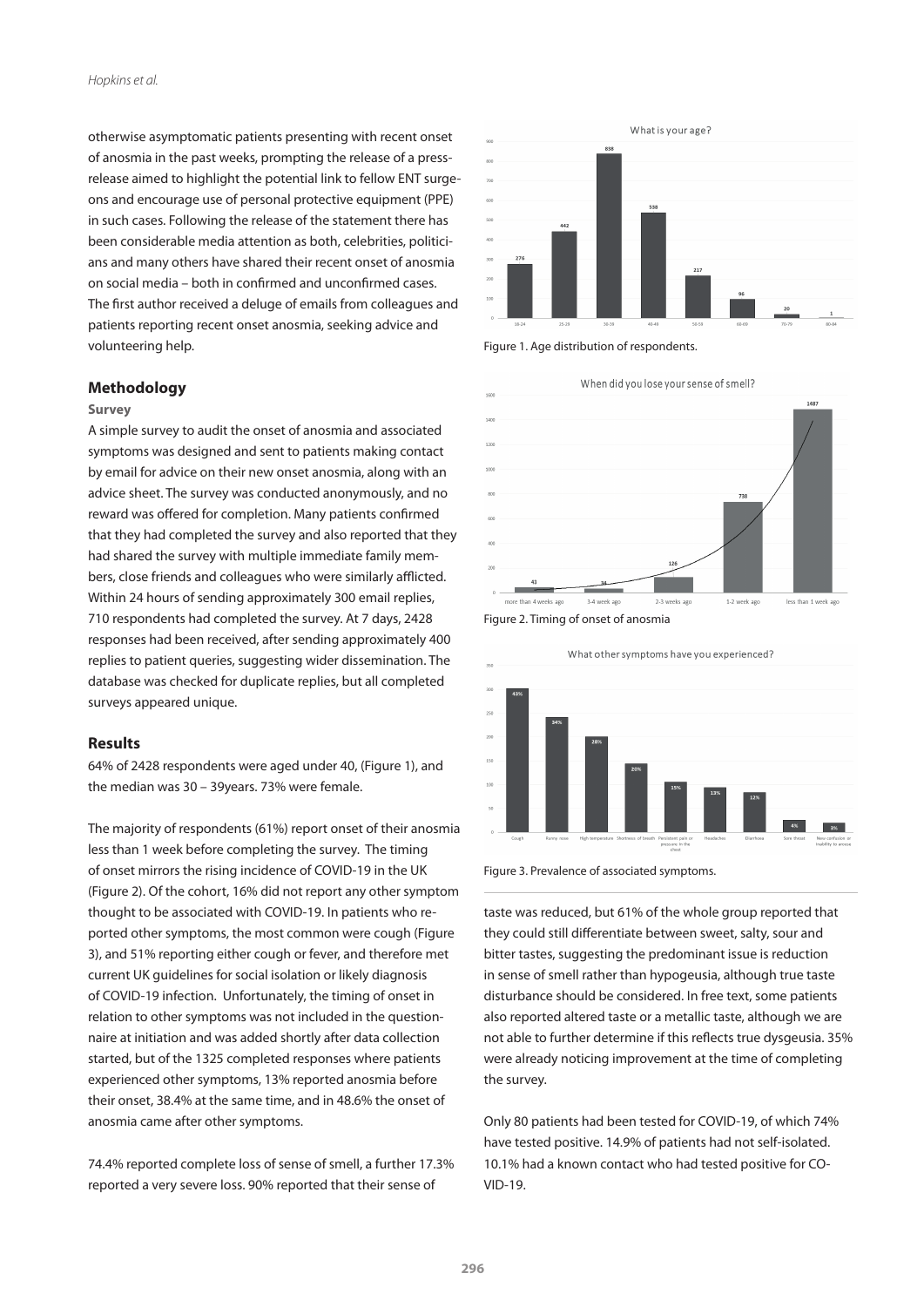### **Discussion**

Severe olfactory loss is estimated to have an estimated prevalence of around 5% in population studies<sup>(6)</sup>. Risk factors are increasing age and male gender; with significant increases in the incidence of olfactory function not seen in studies before the age of 45-49 in males, and older in females $(7,8)$ . Our cohort are younger than typically reported as having higher rates of olfactory loss. Only a small proportion in our study were over 70, but this may reflect selection bias in the type of person will complete an online survey, use of email as the point of contact, or the increased prevalence of pre-existing anosmia in this age group. It might be that in older age groups, who are reported to present with more severe symptoms, anosmia is neglected as the focus is on respiratory care.

An apparent female predominance needs further study, as it may simply reflect gender differences in completing and sharing the survey.

Post-viral anosmia is a common cause of olfactory loss, and transient loss is likely under-reported such that the true incidence is unknown. There is a chance the apparent increase in incidence could merely reflect the attention COVID19 has attracted in the media, and that such cases may be caused by unrelated rhinovirus and coronavirus strains, that would have previously gone unreported. However, there is growing anecdotal evidence to support a link with COVID-19 infection. Internet searches for loss of sense of smell and visits to patient support groups have risen significantly in recent weeks, preceding any reports in social media or the press of a possible link between anosmia and COVID-19 infection<sup>(9)</sup>. Notably, increases in searches occurred in Italy before similar increases in UK users. There are a small number of case-series emerging in the peer reviewed literature; Giacomelli et al interviewed 59 hospitalised COVID-19 patients and found 34% reported smell or taste disturbance<sup>(10)</sup>. Although the majority of our cohort do meet current criteria for testing in the UK, as it is only being undertaken in hospitalised patients, of those tested in our survey, 74% were found to be positive, While we do not know the means of testing, but in most cases RT-PCR analysis of nasal swabs has been used, which have an estimated sensitivity of 72%<sup>(11)</sup>. Many patients also reported symptoms described in COVID-19 infection, with more than half reporting a new onset cough or fever. However, our assumption that our cohort reflects patients with COVID-19 cannot be proven without test results.

Of particular interest are the 1 in 6 patients who have developed anosmia in the absence of any other symptoms – previously these patients would not be suspected to have COVID19 and may be some of the hitherto hidden carriers that have facilitated the rapid spread of infection. 18% of our cohort had not been self-isolating, in keeping with current guidelines. New onset

anosmia (in the absence of a recent head injury or severe nasal obstruction) could therefore potentially be used a screening tool to help identify otherwise asymptomatic patients who continue to act as vectors, and who then could be better instructed on self-isolation or submitted for testing. Overall, nearly 1 in 4 respondents reported anosmia as an isolated symptom, or as the first presenting symptom.

Perhaps more importantly it could be used as a tool to target testing of frontline healthcare workers, to prevent nosocomial spread of disease. Colleagues in Italy have anecdotally reported very high rates of anosmia in front-line health care worked (personal communication), and an immediate colleague of the first author has tested positive having reported isolated anosmia 72 hours ago. He has subsequently self-isolated; detection has reduced risk to medical staff and patients who might otherwise have been exposed. In addition, anomsia must be considered an important trigger for healthcare personnel to employ full PPE and avoid nasal endoscopy in order to help counter the higher rates of infection found amongst ENT surgeons compared to other healthcare workers.

The major limitation of this study is the lack of confirmed CO-VID-19 status, as discussed above. However, as testing is currently restricted to only those hospitalised in the UK, our cohort are largely ineligible for testing. While the survey was initially sent to patients making contact for advice on new onset anosmia, the survey has been widely disseminated beyond this initial cohort. 98% reported onset of anosmia within the last 4 weeks, but we have been unable to verify this with objective testing or review of medical records. We cannot estimate the overall prevalence of anosmia in those infected with COVID-19, however unless widespread testing in the community is undertaken, any study in those hospitalised is also prone to selection bias in evaluating a more severely affected, and likely older cohort. The benefit of this study is that it may offer a picture of patients who would likely be missed by current diagnostic criteria, selected populations with severe disease requiring hospitalisation or targeted testing regimens.

A comprehensive review of the management of post-viral anosmia is beyond the scope of this short report. High rates of spontaneous recovery have been reported, ranging from 32%<sup>(12)</sup> to 67%<sup>(13)</sup> in the absence of any active treatment. Oral steroids, but not topical steroids have been shown to improve olfactory function in a group including post-viral anosmia<sup>(14)</sup>. However, current WHO guidance<sup>(15)</sup> is to avoid the use of systemic steroids in cases with or at risk of severe acute respiratory COVID-19 as systematic review suggests possible harm including delayed viral clearance. Of patients who develop severe respiratory disease, the median time from onset of symptoms ranged from